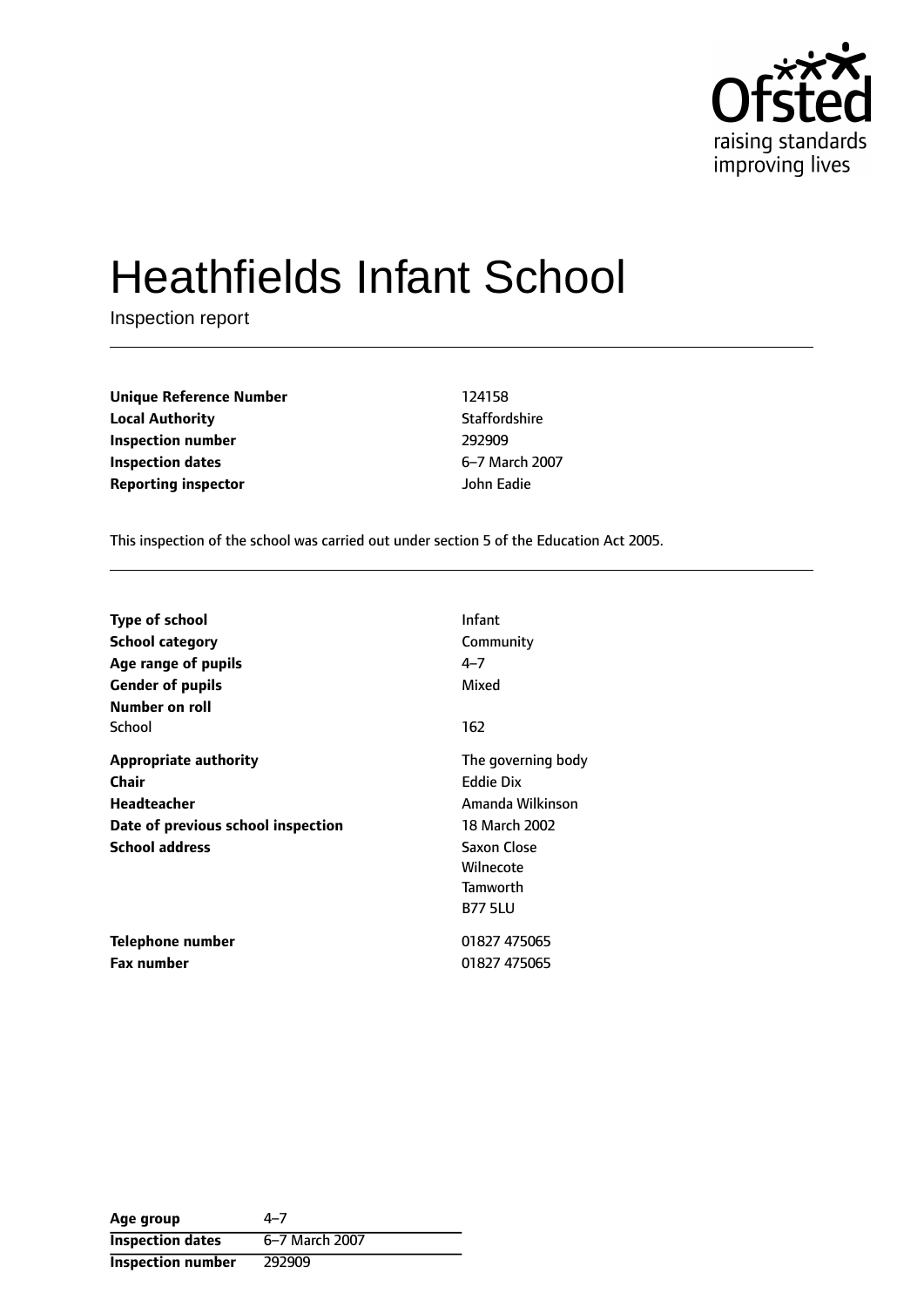.

© Crown copyright 2007

#### Website: www.ofsted.gov.uk

This document may be reproduced in whole or in part for non-commercial educational purposes, provided that the information quoted is reproduced without adaptation and the source and date of publication are stated.

Further copies of this report are obtainable from the school. Under the Education Act 2005, the school must provide a copy of this report free of charge to certain categories of people. A charge not exceeding the full cost of reproduction may be made for any other copies supplied.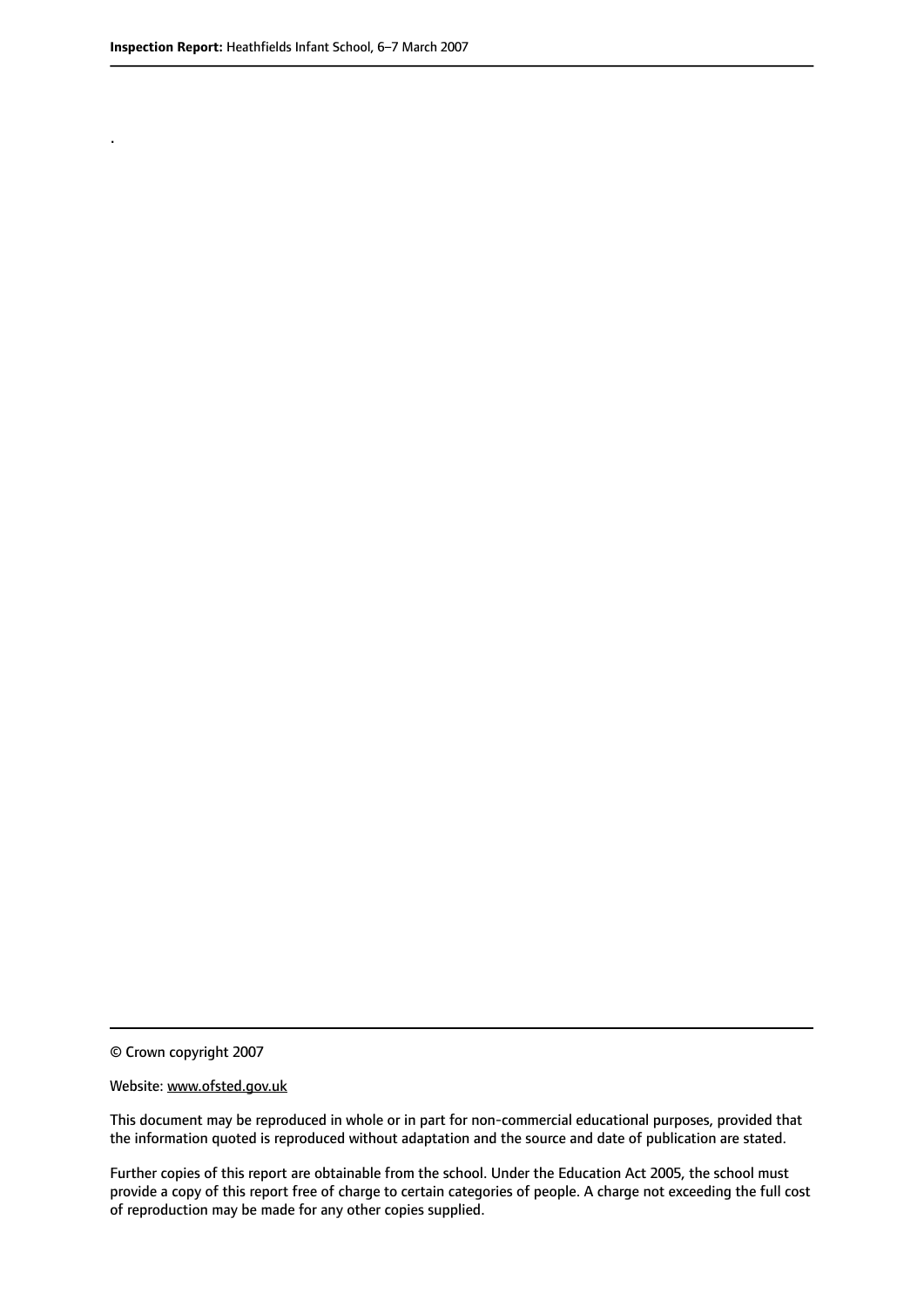## **Introduction**

The inspection was carried out by two Additional Inspectors.

#### **Description of the school**

This average sized school serves the local community, although some pupils come from further afield as the school has a good reputation for its provision for pupils with learning difficulties and disabilities. There are more of these pupils than one would expect in a school of this size. There are areas of significant economic deprivation in the area. Almost all pupils are White British, and all speak English at home. The headteacher has been on sick leave for more than three months and the assistant headteacher is acting as headteacher.

#### **Key for inspection grades**

| Grade 1 | Outstanding  |
|---------|--------------|
| Grade 2 | Good         |
| Grade 3 | Satisfactory |
| Grade 4 | Inadequate   |
|         |              |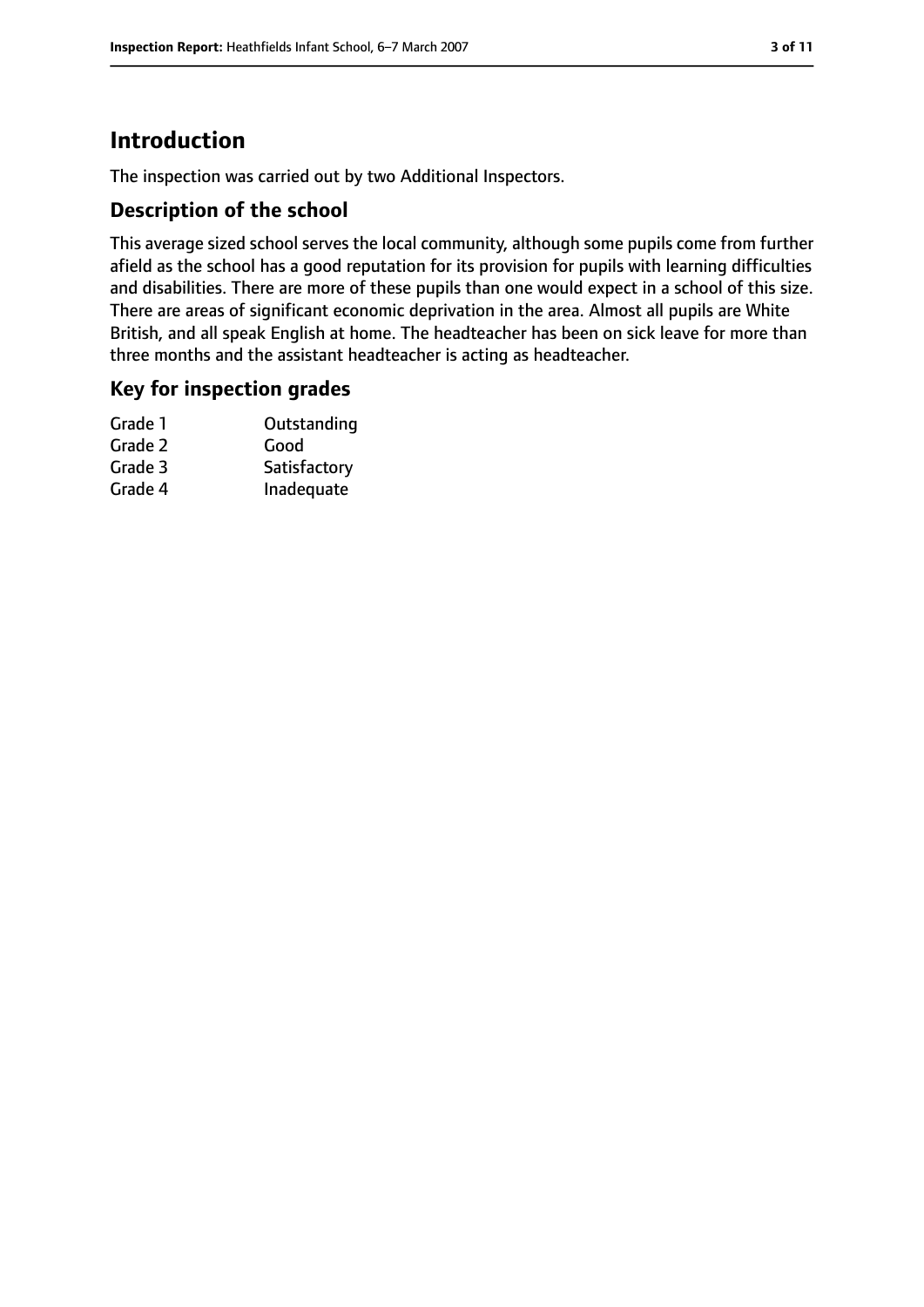## **Overall effectiveness of the school**

#### **Grade: 2**

The school has an enviable reputation and this is no surprise as it is a good school. Pupils achieve well through the school. Parents say such things as, 'We are extremely impressed as our child is full of enthusiasm about all he learns.' A measure of its success is that children start with levels of skills and knowledge well below those expected for children of their age, but by the time they leave, they have reached broadly average standards in most subjects, although standards in writing and speaking are below those in reading and mathematics. Children make good progress in the Reception classes because the quality of education they receive is good. One of the major reasons that the school is so successful is good leadership and management. A number of effective strategies have been introduced in recent years which have led to better progress for pupils. For example, initiatives have been started to raise standards in writing and these are resulting in pupils beginning to make much better progress. The school is in safe hands during the absence of the headteacher as the acting headteacher and the staff team are continuing to take the school forward. A particular development has been the realisation that to raise standards still further, pupils' speaking skills need to be developed. At this stage a strategy to do this has not been put in place.

Another one of the key strengths of the school is the outstanding care, guidance and support for pupils. Not only do all staff treat pupils' welfare and safety as a high priority, but there are excellent systems to check on pupils' progress so that none falls behind. Additionally, the exceptionally good links that have been forged with other professionals provide very effective support and guidance for pupils. For example, the school has a strong commitment to inclusion and hasinvolved expert help to enable pupils with a range of learning difficulties and disabilities to succeed. All this is resulting in pupils' outstanding personal development and well-being. They are extremely well behaved, work very hard and thoroughly enjoy school, saying that this is because, 'teachers make lessons fun'.

The major reason for pupils' good progress is good teaching. Teachers provide a broad range of activities that interest pupils and encourage them to work hard at their learning. The teaching of writing and speaking skills, though, is not as effective asthe teaching of many other aspects. A notable feature of the good curriculum offered is the extras provided. The wide range of visits and visitors and the enrichment clubs on Fridays, involving all pupils, are good examples of the many opportunities that benefit pupils' personal development. Teaching assistants are very effective in helping pupils' learning, particularly for those with learning difficulties and disabilities.

The school has thorough procedures in place to evaluate its effectiveness, which involve all staff and governors, as well as taking account of regular surveys of parents and pupils. Bearing this in mind, along with the good progress made since the previous inspection and the shared drive to raise standards, the school is well placed to continue to improve.

#### **What the school should do to improve further**

- Put in place a structured programme to develop pupils' speaking skills.
- Raise standards in writing to the levels of those in reading and mathematics.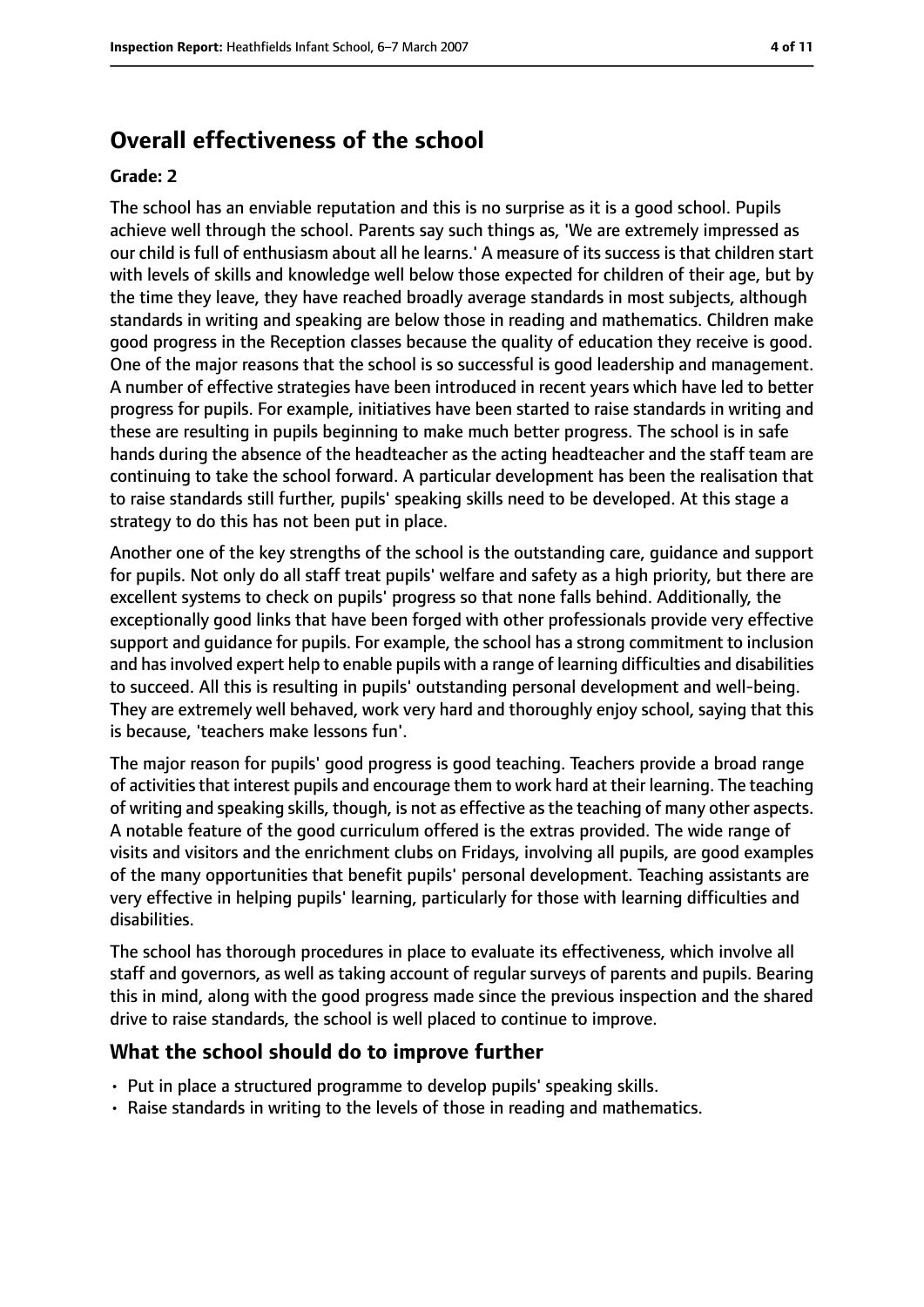# **Achievement and standards**

#### **Grade: 2**

Children start school with very low standards in some areas of communication, language and number development. They make good progressin the Reception classes and reach the expected standards in some areas, such as personal, social and physical development, by the time they start in Year 1. However, standards in the key skills of literacy and numeracy are still significantly below national expectations.

Good progress continues through Years 1 and 2 and pupils reach average standards by the time they leave. Despite effective strategies being put in place to address the weaknesses in writing, standards are still lower than those in reading and mathematics. The school has recognised that to raise standards further, standards of speaking need to be improved. However, a structured programme has not been put in place to ensure, for example, that pupils respond with full sentences and use more complex vocabulary. Pupils with learning difficulties and disabilities also make good progress relative to their abilities as a result of the good plans made for their learning and the good support that they receive.

## **Personal development and well-being**

#### **Grade: 1**

Pupils' spiritual, moral, social and cultural development is outstanding. They really enjoy coming to school and say that 'school is fun' and, consequently, attendance has improved notably. However, it is only average as a significant number of parents take their children on holiday during term time. Pupils develop very good social skills in social and emotional aspects of learning (SEAL) lessons, through which they learn strategies to cope with difficult situations and feelings. Pupils gain considerable confidence as a result of activities such as the joint musical productions with the high school. Pupils care for each other and develop very tolerant and helpful attitudes. They make an excellent contribution to the school and wider community. For example, they enjoy fund raising for charities and singing carols for, and sending harvest parcels to, the local home for the elderly. Pupils are keen to take on responsibility, school councillors taking their role seriously. Through their efforts, they have enjoyed improving playtime for everyone.

Pupils know how to stay safe, play happily together and know someone will help if they have problems. Bullying is rare and pupils know what to do if it happens. They are putting into practice their very good understanding of healthy eating and the importance of exercise. Pupils' well developed social skills, working in groups for instance, and their good progress in developing basic literacy and numeracy skills are providing a good grounding for their future.

# **Quality of provision**

#### **Teaching and learning**

#### **Grade: 2**

Teachers are well organised and their lessons are carefully planned to meet the needs of the range of abilities in their classes. Teachers use the very thorough systems of assessment well to ensure that pupils are working in the correct groups and are therefore suitably challenged. Pupils appreciate these challenges and work well together. There are, though, occasions in lessons when pupils spend too long sitting on the carpet and some are not then actively engaged in learning. There is also insufficient concentration on developing pupils' speaking skills.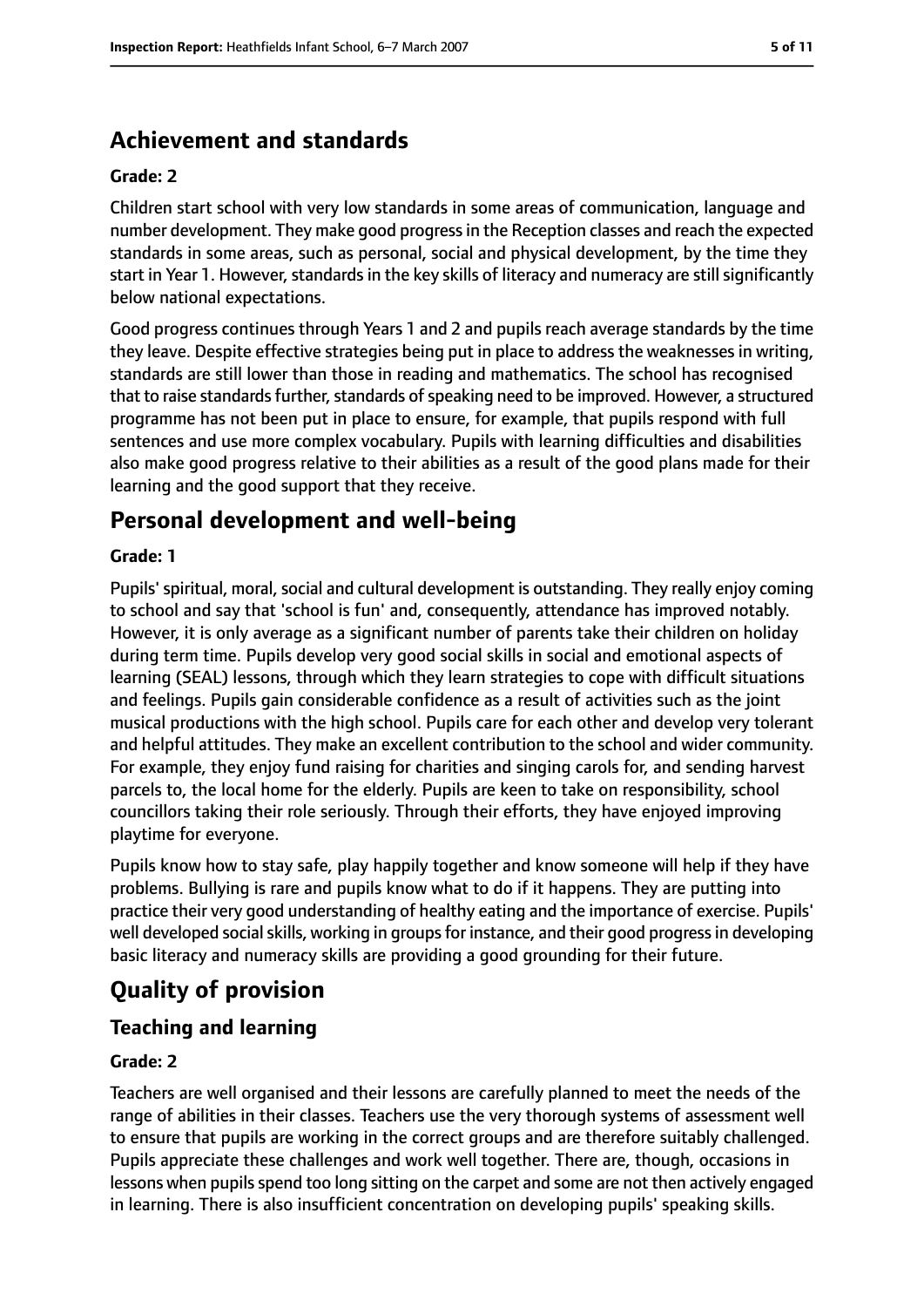Although the strategies to improve pupils' writing are clearly being used well in lessons, these have not yet had a full impact in raising standards.

In the Reception classes, there is a good balance between activities led by the teacher and those which children can choose themselves. All these activities are clearly focused on the particular learning themes for the day and these children are therefore learning well.

A particular strength of teaching is the work of the teaching assistants. They are skilled and successfully help and encourage pupils with learning difficulties and disabilities to work hard and make good progress.

#### **Curriculum and other activities**

#### **Grade: 2**

Teachers are beginning to plan more activities which link subjects. Although this is relatively new, it is already having an impact in pupils' enjoyment and seeing the relevance of their learning. The school hasidentified pupils with particular gifts or talents and is providing suitably challenging work for them. The use of a wide range of well planned strategies provides extra support for pupils with learning difficulties and disabilities. The curriculum for children in the Reception classes is carefully planned so that it meets the particular needs of each child.

The range of enrichment activities is very good and caters for a broad range of interests. Pupils particularly enjoy their visits to the theatre, for example to see Jack and the Beanstalk, and to a farm and museum. Personal, social and health education is well planned and makes a particularly strong contribution to pupils'social and emotional development. There are excellent links with other schools and particularly the adjacent pre-school setting, which helps children settle quickly in to the Reception classes.

#### **Care, guidance and support**

#### **Grade: 1**

The welfare of pupils is central to the work of the school. Procedures to ensure the safety, security and health of the pupils are very thorough. There is a very caring and supportive ethos which results in pupils who are very happy, well motivated and enjoy their learning. The support provided for vulnerable pupils and those with learning difficulties or disabilities is outstanding. Parents speak highly of the help they and their children receive. Very effective strategies to promote attendance have led to improvements although attendance is still average because of the number of family holidays taken during term time.

Systems for tracking pupils' progress are very detailed and the school is quick to identify and support pupils who are not making the progress expected of them. All pupils have individual learning targets. These are well matched to their ability and are regularly reviewed. Consequently, pupils know exactly what they need to do to improve.

## **Leadership and management**

#### **Grade: 2**

The school has a strong leadership team which has the confidence to continue the school's development during the absence of the headteacher. It has successfully built on procedures that have previously been implemented. For instance, the work started on raising standards in writing is beginning to have an impact. This has led to a realisation that, for this to be wholly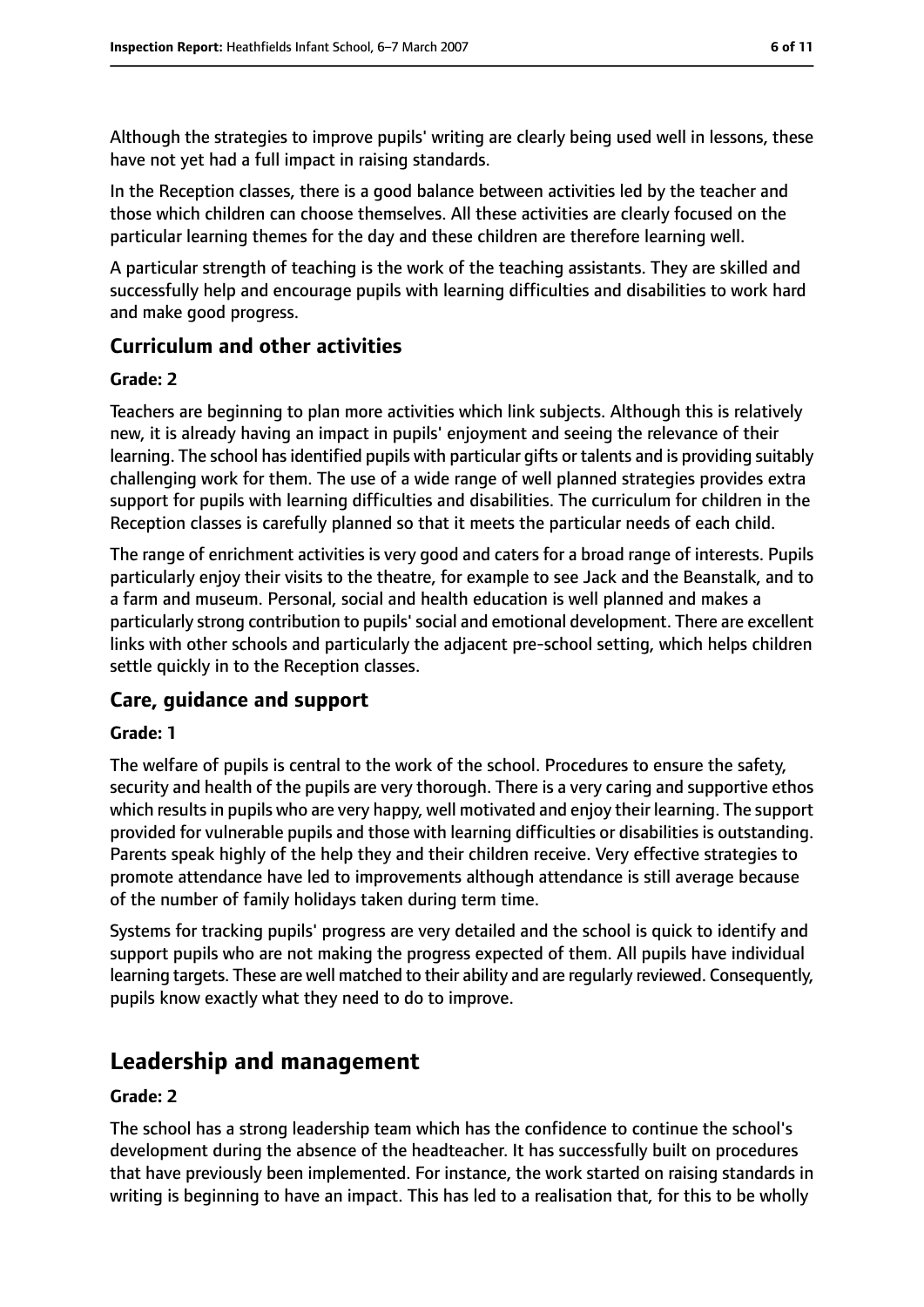successful, standards in speaking need to be improved. A wide range of stakeholders is consulted to build an accurate analysis of where the school is at and this picture is regularly reviewed. Governors play a full role in this. They offer good support as they have good knowledge of the school.

Information on pupils' achievements are used well to analyse strengths of the school and areas for development. This resulted, for instance, in weaknesses in some aspects of mathematics being identified and effectively addressed, resulting in pupils' better performance in these areas. Parents recognise the strength of leadership and management and say such things as, 'The school is very well run and all staff are very approachable and ready to listen.'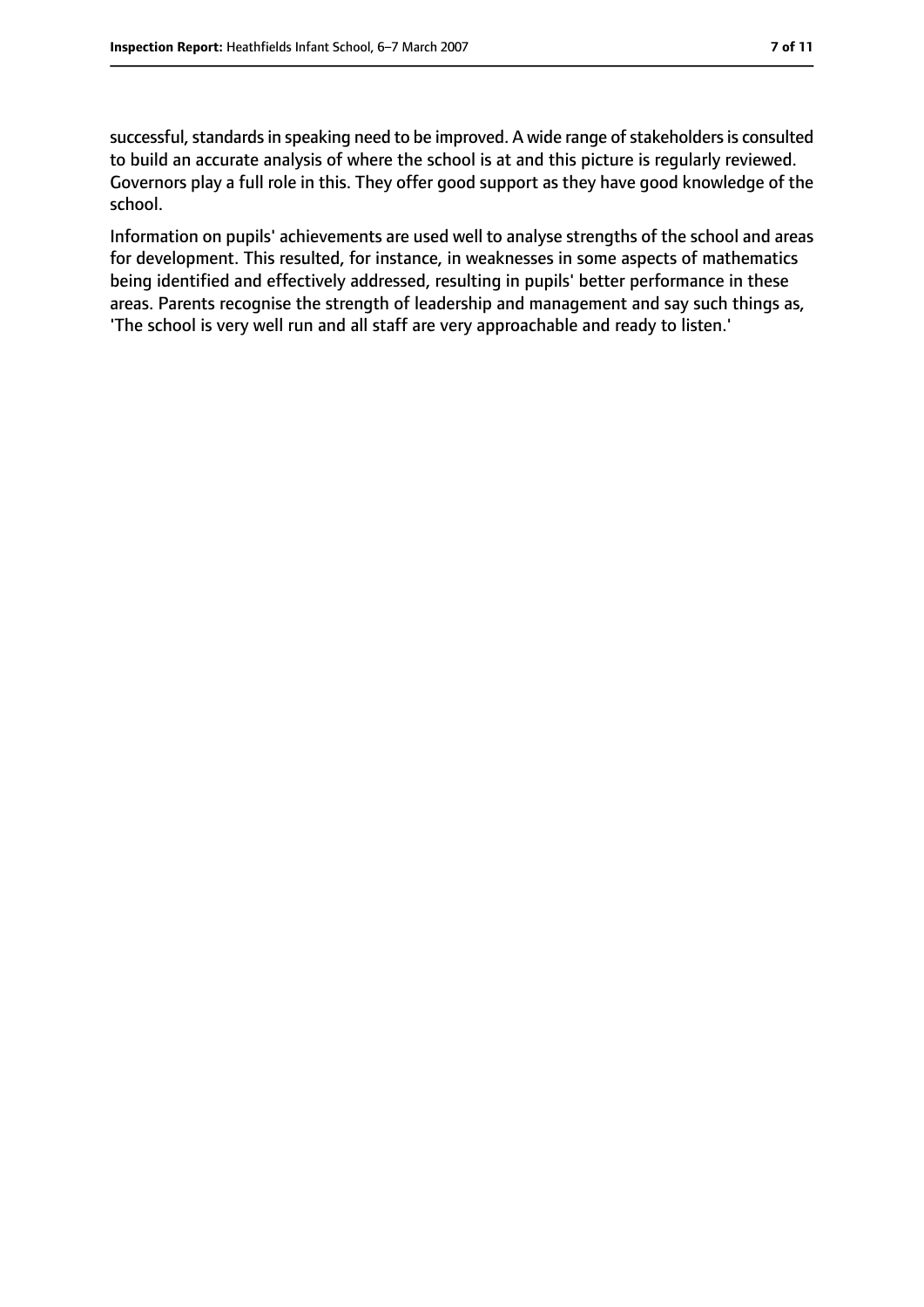**Any complaints about the inspection or the report should be made following the procedures set out in the guidance 'Complaints about school inspection', which is available from Ofsted's website: www.ofsted.gov.uk.**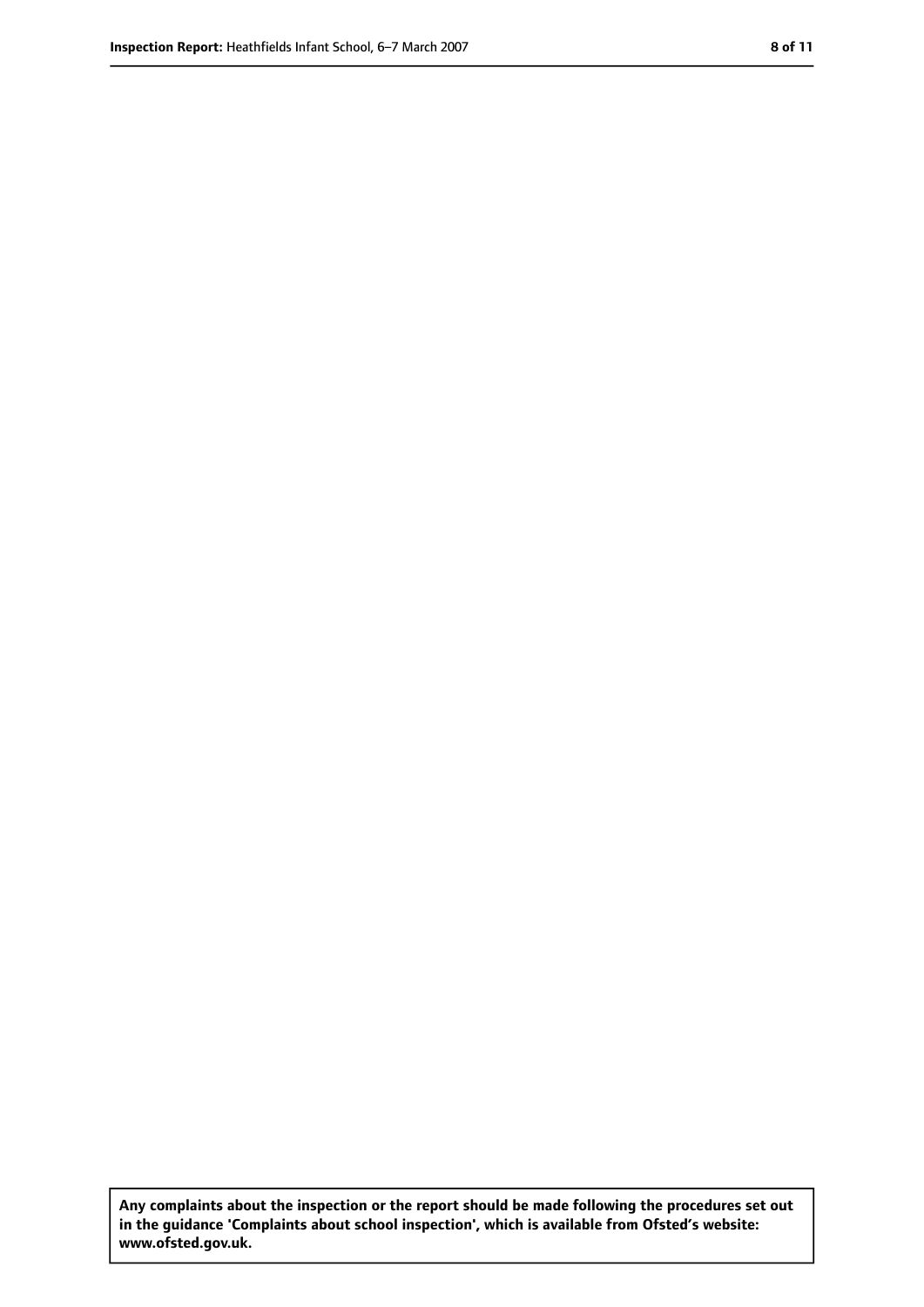#### **Annex A**

# **Inspection judgements**

| Key to judgements: grade 1 is outstanding, grade 2 good, grade 3 satisfactory, and grade 4 $\,$ | <b>School</b>  |
|-------------------------------------------------------------------------------------------------|----------------|
| inadequate                                                                                      | <b>Overall</b> |

## **Overall effectiveness**

| How effective, efficient and inclusive is the provision of education, integrated<br>care and any extended services in meeting the needs of learners? |     |
|------------------------------------------------------------------------------------------------------------------------------------------------------|-----|
| How well does the school work in partnership with others to promote learners'<br>well-being?                                                         |     |
| The quality and standards in the Foundation Stage                                                                                                    |     |
| The effectiveness of the school's self-evaluation                                                                                                    |     |
| The capacity to make any necessary improvements                                                                                                      |     |
| Effective steps have been taken to promote improvement since the last<br>inspection                                                                  | Yes |

## **Achievement and standards**

| How well do learners achieve?                                                                               |  |
|-------------------------------------------------------------------------------------------------------------|--|
| The standards <sup>1</sup> reached by learners                                                              |  |
| How well learners make progress, taking account of any significant variations between<br>groups of learners |  |
| How well learners with learning difficulties and disabilities make progress                                 |  |

## **Personal development and well-being**

| How good is the overall personal development and well-being of the<br>learners?                                  |  |
|------------------------------------------------------------------------------------------------------------------|--|
| The extent of learners' spiritual, moral, social and cultural development                                        |  |
| The behaviour of learners                                                                                        |  |
| The attendance of learners                                                                                       |  |
| How well learners enjoy their education                                                                          |  |
| The extent to which learners adopt safe practices                                                                |  |
| The extent to which learners adopt healthy lifestyles                                                            |  |
| The extent to which learners make a positive contribution to the community                                       |  |
| How well learners develop workplace and other skills that will contribute to<br>their future economic well-being |  |

## **The quality of provision**

| How effective are teaching and learning in meeting the full range of the<br>learners' needs?          |  |
|-------------------------------------------------------------------------------------------------------|--|
| How well do the curriculum and other activities meet the range of needs<br>and interests of learners? |  |
| How well are learners cared for, quided and supported?                                                |  |

 $^1$  Grade 1 - Exceptionally and consistently high; Grade 2 - Generally above average with none significantly below average; Grade 3 - Broadly average to below average; Grade 4 - Exceptionally low.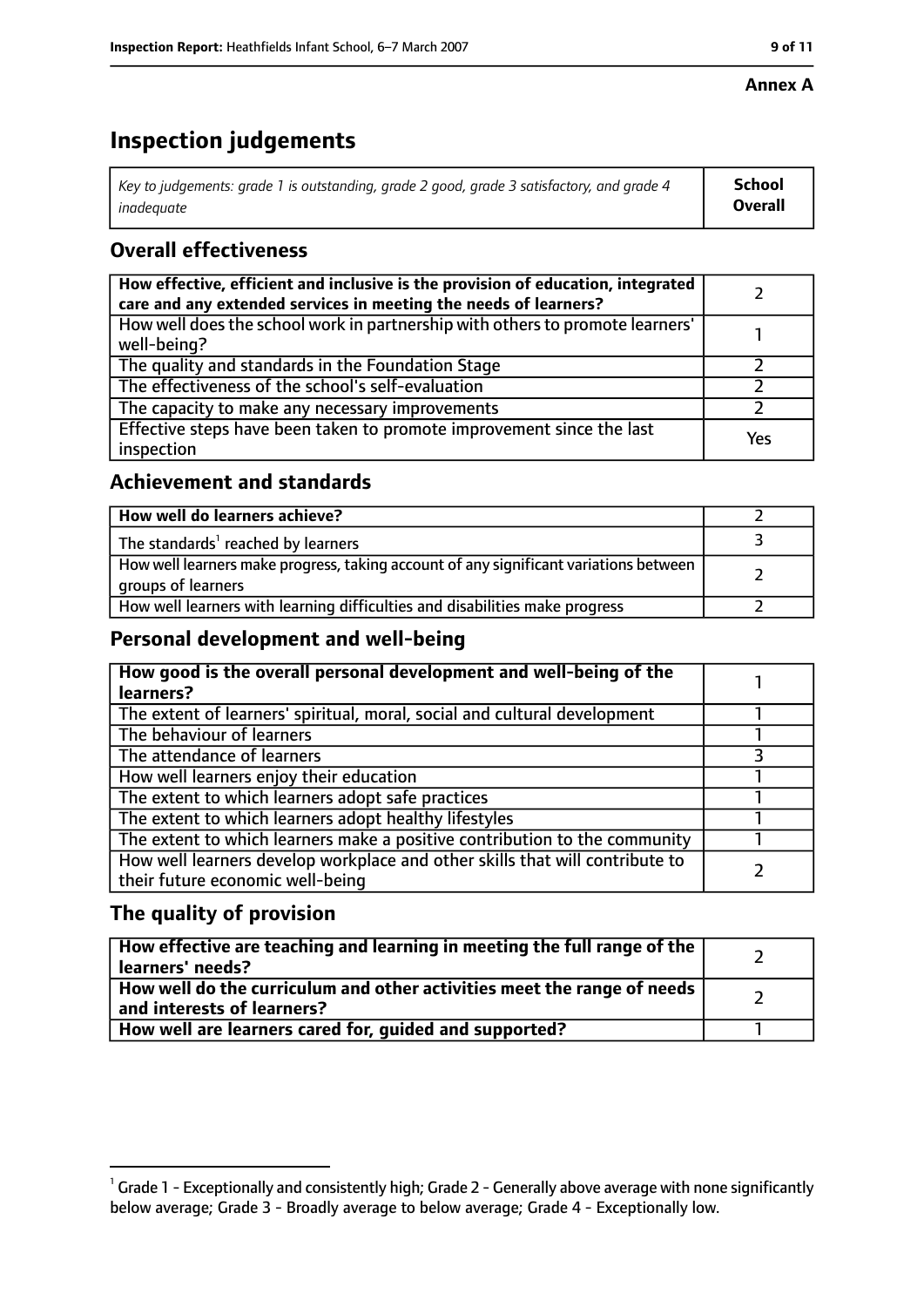# **Leadership and management**

| How effective are leadership and management in raising achievement<br>and supporting all learners?                                              |           |
|-------------------------------------------------------------------------------------------------------------------------------------------------|-----------|
| How effectively leaders and managers at all levels set clear direction leading<br>to improvement and promote high quality of care and education |           |
| How effectively performance is monitored, evaluated and improved to meet<br>challenging targets                                                 |           |
| How well equality of opportunity is promoted and discrimination tackled so<br>that all learners achieve as well as they can                     |           |
| How effectively and efficiently resources, including staff, are deployed to<br>achieve value for money                                          |           |
| The extent to which governors and other supervisory boards discharge their<br>responsibilities                                                  | 7         |
| Do procedures for safequarding learners meet current government<br>requirements?                                                                | Yes       |
| Does this school require special measures?                                                                                                      | <b>No</b> |
| Does this school require a notice to improve?                                                                                                   | No        |